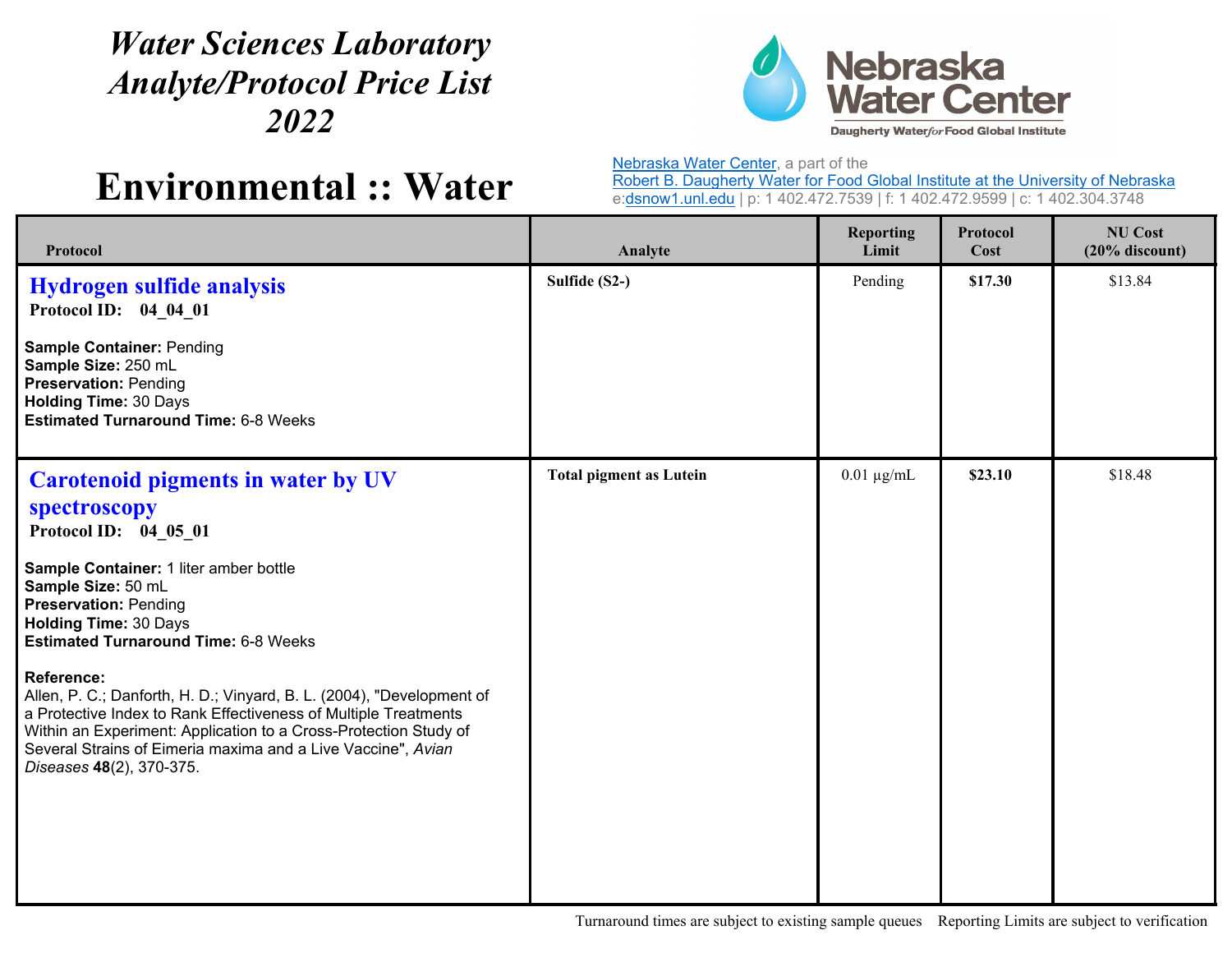| Protocol                                                                                                                                                                                                                                                                                                                                                                                                                                                                                                                        | Analyte                                                                                                                                                                                                                                                                                                                                | <b>Reporting</b><br>Limit                                                                                                                                                                                                                                                                                                                                                            | <b>Protocol</b><br>Cost | <b>NU Cost</b><br>$(20%$ discount) |
|---------------------------------------------------------------------------------------------------------------------------------------------------------------------------------------------------------------------------------------------------------------------------------------------------------------------------------------------------------------------------------------------------------------------------------------------------------------------------------------------------------------------------------|----------------------------------------------------------------------------------------------------------------------------------------------------------------------------------------------------------------------------------------------------------------------------------------------------------------------------------------|--------------------------------------------------------------------------------------------------------------------------------------------------------------------------------------------------------------------------------------------------------------------------------------------------------------------------------------------------------------------------------------|-------------------------|------------------------------------|
| <b>Agricultural herbicides in water</b><br>Protocol ID: 06 01 01<br>Sample Container: 1 liter amber bottle<br>Sample Size: 1000 mL<br>Preservation: Cool, < 6°C<br><b>Holding Time: 30 Days</b><br><b>Estimated Turnaround Time: 6-8 Weeks</b><br><b>Reference:</b><br>Cassada, D. A.; Spalding, R. F.; Cai, Z.; Gross, M. L. (1994),<br>"Determination of Atrazine, Deethylatrazine and Deisopropylatrazine<br>in Water and Sediment by Isotope Dilution Gas<br>Chromatography-Mass Spectrometry", Anal. Chim. Acta 287, 7-15. | Acetochlor<br>Alachlor<br><b>Atrazine</b><br><b>Butylate</b><br>Chlorothalonil<br>Cyanazine<br><b>DEA</b><br><b>DIA</b><br>Dimethenamid<br><b>EPTC</b><br>Metolachlor<br>Metribuzin<br>Norflurazon<br>Pendamethalin<br>Permethrin<br>Prometon<br>Propachlor<br>Propazine<br><b>Simazine</b><br><b>Tefluthrin</b><br><b>Trifluralin</b> | $0.05 \mu g/L$<br>$0.05 \mu g/L$<br>$0.05 \mu g/L$<br>$0.05 \mu g/L$<br>$0.05 \mu g/L$<br>$0.1 \mu g/L$<br>$0.05 \mu g/L$<br>$0.1 \mu g/L$<br>$0.05 \mu g/L$<br>$0.05 \mu g/L$<br>$0.05 \mu g/L$<br>$0.05 \mu g/L$<br>$0.05 \mu g/L$<br>$0.05 \mu g/L$<br>$0.05 \mu g/L$<br>$0.05 \mu g/L$<br>$0.05 \mu g/L$<br>$0.05 \mu g/L$<br>$0.05 \mu g/L$<br>$0.05 \mu g/L$<br>$0.05 \mu g/L$ | \$115.50                | \$92.40                            |
| <b>Chlorinated pesticides in water</b><br>Protocol ID: 06 02 01<br>Sample Container: 1 liter amber bottle<br>Sample Size: 1000 mL<br>Preservation: Cool, < 6°C<br><b>Holding Time: 28 Days</b><br><b>Estimated Turnaround Time: 6-8 Weeks</b><br>Reference:<br>(2011), "EPA 8270 Analysis of Semivolatile Organic Compounds by<br>Combined Gas Chromatography/Mass Spectrometry (GC/MS)".                                                                                                                                       | <b>4,4-DDE</b><br>$4,4-DDT$<br>$\alpha$ -BHC<br><b>Aldrin</b><br>$B-BHC$<br>$\delta$ -BHC<br><b>Dieldrin</b><br>$\gamma$ -BHC (Lindane)<br><b>Heptachlor</b><br><b>Trifluralin</b>                                                                                                                                                     | $0.06 \mu g/L$<br>$0.05 \mu g/L$<br>$0.04 \mu g/L$<br>$0.06 \mu g/L$<br>$0.04 \mu g/L$<br>$0.04 \mu g/L$<br>$0.05 \mu g/L$<br>$0.04 \mu g/L$<br>$0.04 \ \mu g/L$<br>$0.05 \mu g/L$                                                                                                                                                                                                   | \$115.50                | \$92.40                            |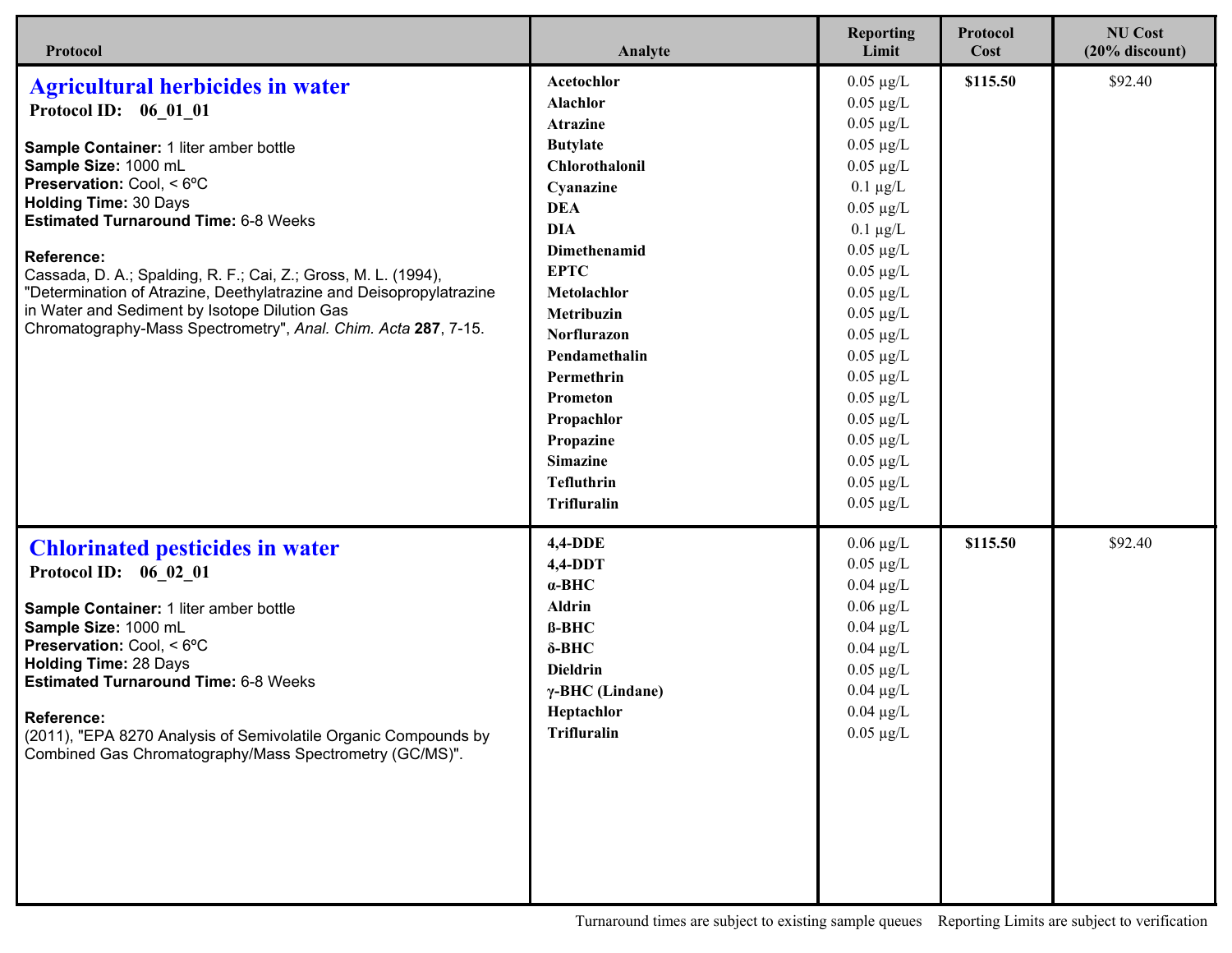| Protocol                                                                                                                   | Analyte                   | <b>Reporting</b><br>Limit | Protocol<br>Cost | <b>NU Cost</b><br>$(20%$ discount) |
|----------------------------------------------------------------------------------------------------------------------------|---------------------------|---------------------------|------------------|------------------------------------|
| Semi-volatile organic compounds in water                                                                                   | 2-Chloronaphthalene       | $0.1 \mu g/L$             | \$115.50         | \$92.40                            |
| Protocol ID: 06 03 01                                                                                                      | 2-Methylnaphthalene       | $0.1 \mu g/L$             |                  |                                    |
|                                                                                                                            | Acenaphthene              | $0.1 \mu g/L$             |                  |                                    |
| Sample Container: 1 liter amber bottle                                                                                     | Acenaphthylene            | $0.1 \mu g/L$             |                  |                                    |
| Sample Size: 1000 mL                                                                                                       | Anthracene                | $0.1 \mu g/L$             |                  |                                    |
| Preservation: Cool, < 6°C                                                                                                  | Benz[a]anthracene         | $0.1 \mu g/L$             |                  |                                    |
| <b>Holding Time: 30 Days</b>                                                                                               | Benzo[a]pyrene            | $0.1 \mu g/L$             |                  |                                    |
| <b>Estimated Turnaround Time: 6-8 Weeks</b>                                                                                | Benzo[b]fluoranthene      | $0.1 \mu g/L$             |                  |                                    |
| <b>References:</b>                                                                                                         | Benzo[ghi]perylene        | $0.1 \mu g/L$             |                  |                                    |
| (2011), "EPA 8270 Analysis of Semivolatile Organic Compounds by                                                            | Benzo[k]fluoranthene      | $0.1 \mu g/L$             |                  |                                    |
| Combined Gas Chromatography/Mass Spectrometry (GC/MS)".                                                                    | Carbazole                 | $0.4 \mu g/L$             |                  |                                    |
|                                                                                                                            | <b>Chrysene</b>           | $0.1 \mu g/L$             |                  |                                    |
| (2012), "EPA 525.3 Determination of Semivolatile Organic                                                                   | Dibenz[a,h]anthracene     | $0.1 \mu g/L$             |                  |                                    |
| Chemicals in Drinking Water by Solid Phase Extraction and Capillary<br>Column SPECTROMETRY (GC/MS) Gas Chromatography/Mass | <b>Dibenzofuran</b>       | $0.1 \mu g/L$             |                  |                                    |
| Spectrometry (GC/MS)",                                                                                                     | <b>Fluoranthene</b>       | $0.1 \mu g/L$             |                  |                                    |
|                                                                                                                            | <b>Fluorene</b>           | $0.1 \mu g/L$             |                  |                                    |
|                                                                                                                            | Indeno[1,2,3-cd]pyrene    | $0.1 \mu g/L$             |                  |                                    |
|                                                                                                                            | Naphthalene               | $0.1 \mu g/L$             |                  |                                    |
|                                                                                                                            | Phenanthrene              | $0.1 \mu g/L$             |                  |                                    |
|                                                                                                                            | <b>Pyrene</b>             | $0.1 \mu g/L$             |                  |                                    |
| <b>Volatile organics in water</b>                                                                                          | 1,1,1,2-Tetrachloroethane | $0.05 \mu g/L$            | \$115.50         | \$92.40                            |
| Protocol ID: 06 04 11                                                                                                      | 1,2,3-Trichlorobenzene    | $0.05 \mu g/L$            |                  |                                    |
|                                                                                                                            | 1,2,3-Trichloropropane    | $0.05 \mu g/L$            |                  |                                    |
| Sample Container: 40 mL septum vial                                                                                        | 1,2,4-Trichlorobenzene    | $0.05 \mu g/L$            |                  |                                    |
| Sample Size: 40 mL                                                                                                         | 1,2,4-Trimethylbenzene    | $0.05 \mu g/L$            |                  |                                    |
| <b>Preservation:</b> Add sulfuric acid to $pH < 2$ , Cool, $< 6^{\circ}C$                                                  | 1,2-Dichlorobenzene       | $0.05 \mu g/L$            |                  |                                    |
| <b>Holding Time: 28 Days</b><br><b>Estimated Turnaround Time: 6-8 Weeks</b>                                                | 1,3-Dichlorobenzene       | $0.05 \mu g/L$            |                  |                                    |
|                                                                                                                            | 1,4-Dichlorobenzene       | $0.05 \mu g/L$            |                  |                                    |
| Reference:                                                                                                                 | 2-Chlorotoluene           | $0.05 \mu g/L$            |                  |                                    |
| (1999), "EPA 8260 Volatile Organic Compounds by Gas                                                                        | 4-Chlorotoluene           | $0.05 \mu g/L$            |                  |                                    |
| Chromatography/Mass Spectrometry (GC/MS)".                                                                                 | <b>Benzene</b>            | $0.05 \mu g/L$            |                  |                                    |
|                                                                                                                            | <b>Bromobenzene</b>       | $0.05 \mu g/L$            |                  |                                    |
|                                                                                                                            | <b>Butylbenzene</b>       | $0.05 \mu g/L$            |                  |                                    |
|                                                                                                                            | Chlorobenzene             | $0.05 \mu g/L$            |                  |                                    |
|                                                                                                                            | Chloroform                | $0.05 \mu g/L$            |                  |                                    |
|                                                                                                                            | cis-1,3-Dichloropropene   | $0.05 \mu g/L$            |                  |                                    |
|                                                                                                                            | Ethylbenzene              | $0.05 \mu g/L$            |                  |                                    |
|                                                                                                                            | Hexachloro-1,3-butadiene  | $0.05 \mu g/L$            |                  |                                    |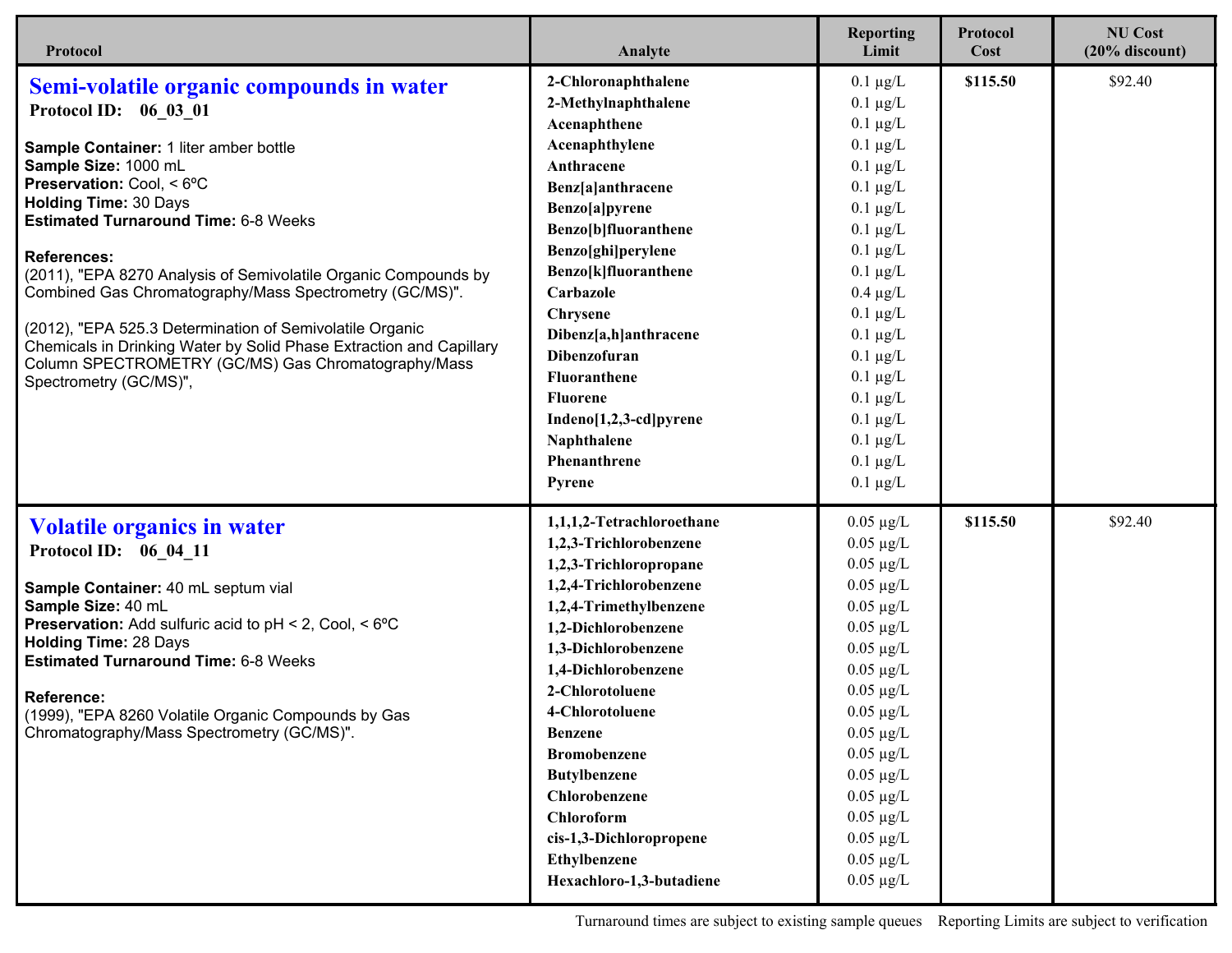| Protocol                                                                                                                                                                                    | Analyte                   | <b>Reporting</b><br>Limit   | Protocol<br>Cost | <b>NU Cost</b><br>$(20%$ discount) |
|---------------------------------------------------------------------------------------------------------------------------------------------------------------------------------------------|---------------------------|-----------------------------|------------------|------------------------------------|
|                                                                                                                                                                                             | Isopropylbenzene          | $0.05 \mu g/L$              |                  |                                    |
|                                                                                                                                                                                             | $m-X$ ylene + p-Xylene    | $0.2 \mu g/L$               |                  |                                    |
|                                                                                                                                                                                             | Naphthalene               | $0.05~\mu\text{g}/\text{L}$ |                  |                                    |
|                                                                                                                                                                                             | o-Xylene                  | $0.05 \mu g/L$              |                  |                                    |
|                                                                                                                                                                                             | p-Isopropyltoluene        | $0.05 \mu g/L$              |                  |                                    |
|                                                                                                                                                                                             | Propylbenzene             | $0.05 \mu g/L$              |                  |                                    |
|                                                                                                                                                                                             | sec-Butylbenzene          | $0.05 \mu g/L$              |                  |                                    |
|                                                                                                                                                                                             | <b>Styrene</b>            | $0.05 \mu g/L$              |                  |                                    |
|                                                                                                                                                                                             | <b>Toluene</b>            | $0.05 \mu g/L$              |                  |                                    |
|                                                                                                                                                                                             | trans-1,3-Dichloropropene | $0.05 \mu g/L$              |                  |                                    |
| <b>Insecticides and fungicides in water</b>                                                                                                                                                 | Acetochlor                | $0.05 \mu g/L$              | \$115.50         | \$92.40                            |
| Protocol ID: 06 05 01                                                                                                                                                                       | <b>Atrazine</b>           | $0.05 \mu g/L$              |                  |                                    |
|                                                                                                                                                                                             | <b>Bifenthrin</b>         | $0.05 \mu g/L$              |                  |                                    |
| Sample Container: 1 liter amber bottle                                                                                                                                                      | <b>Boscalid</b>           | $0.05 \mu g/L$              |                  |                                    |
| Sample Size: 1000 mL                                                                                                                                                                        | Carbofuran                | $0.05 \mu g/L$              |                  |                                    |
| Preservation: Cool, < 6°C                                                                                                                                                                   | <b>Chlorpyrifos</b>       | $0.05 \mu g/L$              |                  |                                    |
| <b>Holding Time: 30 Days</b><br><b>Estimated Turnaround Time: 6-8 Weeks</b>                                                                                                                 | Cyhalothrin lambda        | $0.05 \mu g/L$              |                  |                                    |
|                                                                                                                                                                                             | Cypermethrin              | $0.3 \mu g/L$               |                  |                                    |
| <b>References:</b>                                                                                                                                                                          | Cyprodinil                | $0.05 \mu g/L$              |                  |                                    |
| Hladik, M. L.; Kuivila, K. M. (2009), "Assessing the Occurrence and                                                                                                                         | <b>DEA</b>                | $0.05 \mu g/L$              |                  |                                    |
| Distribution of Pyrethroids in Water and Suspended Sediments", J.                                                                                                                           | Deltamethrin              | $0.05 \mu g/L$              |                  |                                    |
| Agric. Food Chem. 57 (19), 9079-9085.                                                                                                                                                       | <b>DIA</b>                | $0.1 \mu g/L$               |                  |                                    |
| (1992), "EPA 614 The Determination of Organophosphorus<br>Pesticides in Municipal and Industrial Wastewater The Determination<br>of Organophosphorus Pesticides in Municipal and Industrial | <b>Diazinon</b>           | $0.05 \mu g/L$              |                  |                                    |
|                                                                                                                                                                                             | Fludioxonil               | $0.05 \mu g/L$              |                  |                                    |
|                                                                                                                                                                                             | <b>Malathion</b>          | $0.05 \mu g/L$              |                  |                                    |
| Wastewater".                                                                                                                                                                                | Methidathion              | $0.05 \mu g/L$              |                  |                                    |
|                                                                                                                                                                                             | Methomyl                  | $0.05 \mu g/L$              |                  |                                    |
|                                                                                                                                                                                             | Metolachlor               | $0.05 \mu g/L$              |                  |                                    |
|                                                                                                                                                                                             | Metribuzin                | $0.05 \mu g/L$              |                  |                                    |
|                                                                                                                                                                                             | Parathion ethyl           | $0.05 \mu g/L$              |                  |                                    |
|                                                                                                                                                                                             | Parathion methyl          | $0.05 \mu g/L$              |                  |                                    |
|                                                                                                                                                                                             | Pendimethalin             | $0.05 \ \mu g/L$            |                  |                                    |
|                                                                                                                                                                                             | Permethrin                | $0.05 \mu g/L$              |                  |                                    |
|                                                                                                                                                                                             | Propazine                 | $0.05 \mu g/L$              |                  |                                    |
|                                                                                                                                                                                             | Pyrimethanil              | $0.05 \mu g/L$              |                  |                                    |
|                                                                                                                                                                                             | Quinoxyfen                | $0.05 \mu g/L$              |                  |                                    |
|                                                                                                                                                                                             | Tebuconazole              | $0.05~\mu\text{g}/\text{L}$ |                  |                                    |
|                                                                                                                                                                                             | <b>Tefluthrin</b>         | $0.05 \mu g/L$              |                  |                                    |
|                                                                                                                                                                                             |                           |                             |                  |                                    |

Turnaround times are subject to existing sample queues Reporting Limits are subject to verification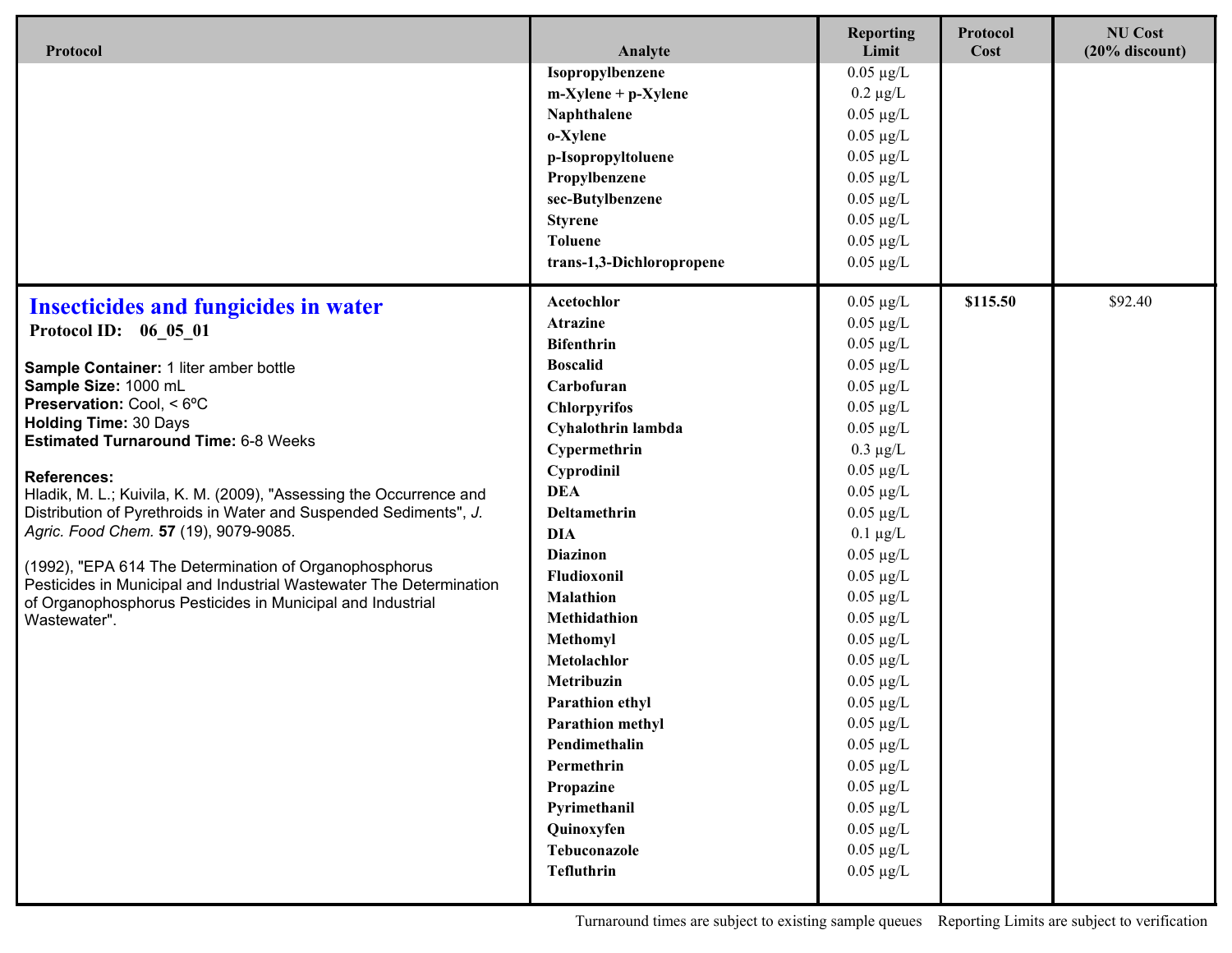| Protocol                                                                                                                                                                                                                                     | Analyte                                                                                                        | <b>Reporting</b><br>Limit                                                               | Protocol<br>Cost | <b>NU Cost</b><br>$(20%$ discount) |
|----------------------------------------------------------------------------------------------------------------------------------------------------------------------------------------------------------------------------------------------|----------------------------------------------------------------------------------------------------------------|-----------------------------------------------------------------------------------------|------------------|------------------------------------|
|                                                                                                                                                                                                                                              | <b>Triadimefon</b>                                                                                             | $0.05 \mu g/L$                                                                          |                  |                                    |
| Volatile chloro-organic compounds in water<br>Protocol ID: 06 09 11<br>Sample Container: 40 mL septum vial<br>Sample Size: 40 mL<br>Preservation: Cool, < 6°C<br><b>Holding Time: 30 Days</b><br><b>Estimated Turnaround Time: 6-8 Weeks</b> | $1,1-DCA$<br>$1,1-DCE$<br>$1,2-DCA$<br>$cis-1,2-DCE$<br><b>TCE</b><br>$trans-1,2-DCE$<br><b>Vinyl Chloride</b> | $0.5$ ppb<br>$0.5$ ppb<br>$0.5$ ppb<br>$0.5$ ppb<br>$0.5$ ppb<br>$0.5$ ppb<br>$0.5$ ppb | \$86.60          | \$69.28                            |
| <b>Reference:</b><br>(1996), "EPA 8260B Volatile Organic Compounds by Gas<br>Chromatography/Mass Spectrometry (GC/MS)".                                                                                                                      |                                                                                                                |                                                                                         |                  |                                    |
| <b>Bromomethanes in water</b><br>Protocol ID: 06 11 11<br>Sample Container: 40 mL septum vial<br>Sample Size: 40 mL<br>Preservation: Cool, < 6°C<br><b>Holding Time: 30 Days</b><br><b>Estimated Turnaround Time: 6-8 Weeks</b>              | <b>Bromoform</b><br><b>Chloroform</b><br>Dibromochloromethane<br>Dichlorobromomethane                          | $0.5 \mu g/L$<br>$0.5 \mu g/L$<br>$0.5 \mu g/L$<br>$0.5 \mu g/L$                        | \$86.60          | \$69.28                            |
| <b>Nitrapyrin in water</b><br>Protocol ID: 06 18 01<br>Sample Container: 1 liter amber bottle<br>Sample Size: 1000 mL<br>Preservation: Cool, < 6°C<br><b>Holding Time: 30 Days</b><br><b>Estimated Turnaround Time: 6-8 Weeks</b>            | <b>Butylate</b><br><b>EPTC</b><br>Nitrapyrin                                                                   | $0.05 \mu g/L$<br>$0.05 \mu g/L$<br>$0.05 \mu g/L$                                      | \$115.50         | \$92.40                            |
| <b>Chlorophyll A</b><br>Protocol ID: 09 01 01<br><b>Sample Container:</b><br>Unfiltered: 125 mL polyethylene bottle<br>Filtered: 0.70 µm GF/F glass fiber filter (47 mm)<br>wrapped in Al foil<br>Sample Size: 50 mL                         | <b>Chlorophyll A</b>                                                                                           | $0.5~\mu g/L$                                                                           | \$17.30          | \$13.84                            |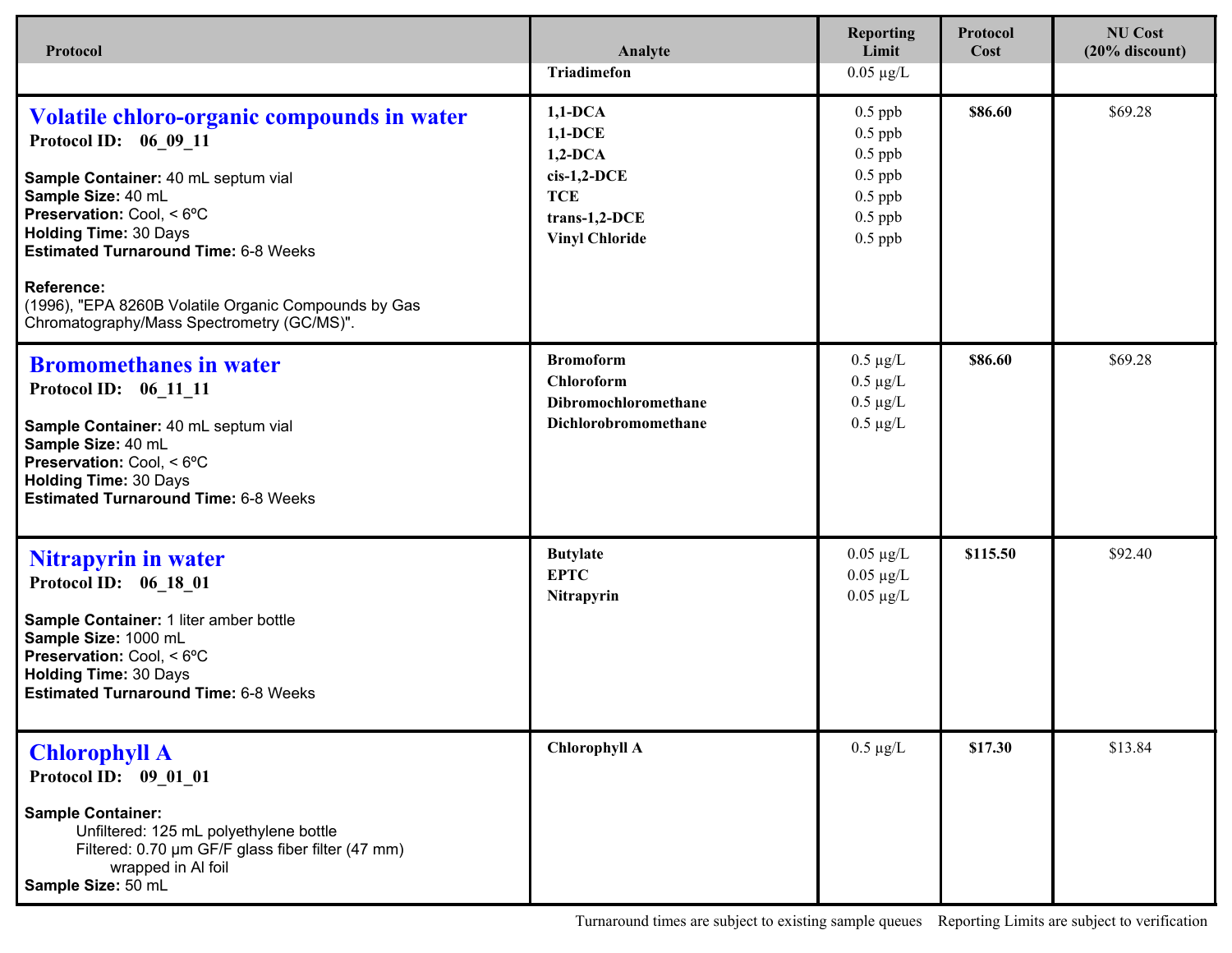| Protocol                                                                                                                                                                                                                                                                                                                                                                                                                                              | Analyte                                                                            | <b>Reporting</b><br>Limit                       | Protocol<br>Cost | <b>NU Cost</b><br>$(20%$ discount) |
|-------------------------------------------------------------------------------------------------------------------------------------------------------------------------------------------------------------------------------------------------------------------------------------------------------------------------------------------------------------------------------------------------------------------------------------------------------|------------------------------------------------------------------------------------|-------------------------------------------------|------------------|------------------------------------|
| <b>Preservation:</b><br>Unfiltered: Dark, < 6°C<br>Filtered: Dark, -20°C<br><b>Holding Time:</b><br>Unfiltered: 2 Days<br>Filtered: 60 Days<br><b>Estimated Turnaround Time: 6-8 Weeks</b><br><b>Reference:</b><br>(1997), "EPA 447.0 Determination of Chlorophylls a and b and<br>Identification of Other Pigments of Interest in Marine and Freshwater<br>Algae Using High Performance Liquid Chromatography with Visible<br>Wavelength Detection". |                                                                                    |                                                 |                  |                                    |
| <b>Pharmaceutical and personal care products</b><br>(PPCPS) in water<br>Protocol ID: 15 03 01<br>Sample Container: 250 mL glass bottle<br>Sample Size: 250 mL<br>Preservation: Cool, < 6°C<br><b>Holding Time: 60 Days</b><br><b>Estimated Turnaround Time: 6-8 Weeks</b><br><b>Reference:</b><br>(2007), "EPA 1694 Pharmaceuticals and Personal Care Products in<br>Water, Soil, Sediment, and Biosolids by HPLC/MS/MS".                             | 2,4-D (2,4-Dichlorophenoxyacetic acid)<br>6-Chloropicolinic acid<br><b>Dicamba</b> | $0.5 \mu g/L$<br>$0.5 \mu g/L$<br>$0.5 \mu g/L$ | \$231.00         | \$184.80                           |
| <b>Perchlorate in water</b><br>Protocol ID: 15 08 01<br>Sample Container: 250 mL glass bottle<br>Sample Size: 250 mL<br>Preservation: Cool, < 6°C<br><b>Holding Time: 30 Days</b><br><b>Estimated Turnaround Time: 6-8 Weeks</b><br><b>Reference:</b><br>Wilkin, Richard T. Fine, Dennis D. Burnett, Nicole G. (2007),<br>"Perchlorate Behavior in a Municipal Lake Following Fireworks<br>Displays", 3966-3971.                                      | <b>Chlorate</b><br>Perchlorate                                                     | $0.5 \mu g/L$<br>$0.5 \mu g/L$                  | \$115.50         | \$92.40                            |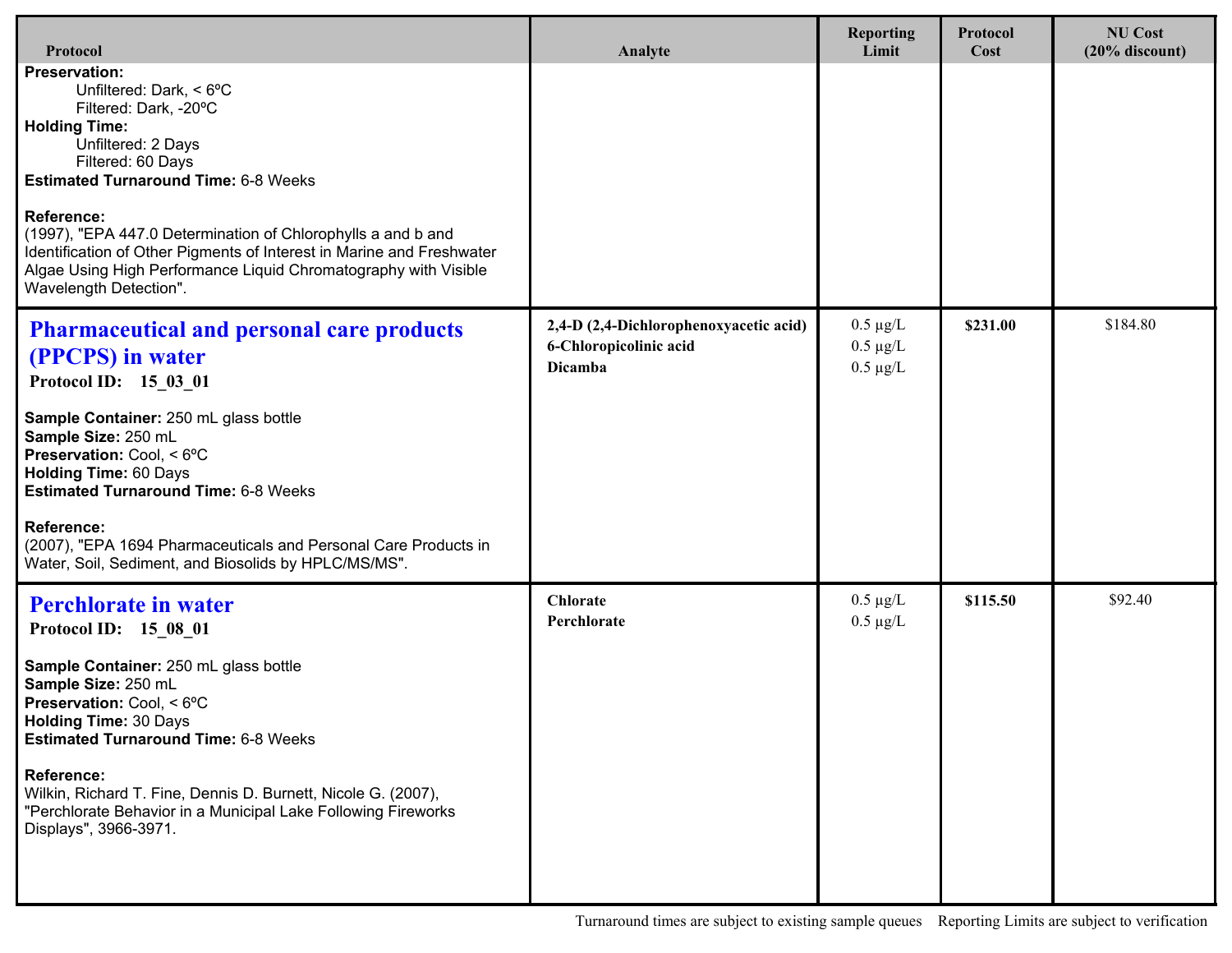| Protocol                                                                                                                                                                                                                                                                                                                                                                                                                                                                                                                                                                                                                                                                                                                                                                                                                                                                                                                                         | Analyte                                                                                                                                                                                                                                                                                                                                                     | <b>Reporting</b><br>Limit                                                                                                                                                                                                                                                                                                                                                                                | <b>Protocol</b><br>Cost | <b>NU Cost</b><br>$(20%$ discount) |
|--------------------------------------------------------------------------------------------------------------------------------------------------------------------------------------------------------------------------------------------------------------------------------------------------------------------------------------------------------------------------------------------------------------------------------------------------------------------------------------------------------------------------------------------------------------------------------------------------------------------------------------------------------------------------------------------------------------------------------------------------------------------------------------------------------------------------------------------------------------------------------------------------------------------------------------------------|-------------------------------------------------------------------------------------------------------------------------------------------------------------------------------------------------------------------------------------------------------------------------------------------------------------------------------------------------------------|----------------------------------------------------------------------------------------------------------------------------------------------------------------------------------------------------------------------------------------------------------------------------------------------------------------------------------------------------------------------------------------------------------|-------------------------|------------------------------------|
| <b>Illicit Compounds in wastewater</b><br>Protocol ID: 20 01 01<br>Sample Container: 250 mL glass bottle<br>Sample Size: 250 mL<br>Preservation: Cool, < 6°C<br><b>Holding Time: 30 Days</b><br><b>Estimated Turnaround Time: 6-8 Weeks</b><br><b>References:</b><br>Kasprzyk-Hordern, B.; Dinsdal, R. M.; Guwy, A. J. (2007),<br>'Multi-residue method for the determination of basic/neutral<br>pharmaceuticals and illicit drugs in surface water by solid-phase<br>extraction and ultra performance liquid chromatography-positive<br>electrospray ionisation tandem mass spectrometry", J. Chromatogr.<br>A 1161(1-2), 132-145.<br>Berset, J.; Brenneisen, R.; Mathieu, C. (2010), "Analysis of Ilicit and<br>illicit drugs in waste, surface and lake water samples using large<br>volume direct injection high performance liquid chromatography -<br>Electrospray tandem mass spectrometry (HPLC-MS/MS)",<br>Chemosphere 81(7), 859-866. | 1,7-Dimethylxanthine<br>Acetaminophen<br>Amphetamine<br>Azithromycin<br>Carbamazepine<br>Cotinine<br>Diphenhydramine<br>Hydrocodone<br><b>MDA</b><br><b>MDA</b><br>Metaxalone<br>Methadone<br>Methamphetamine<br>Morphine<br>Oxycodone<br>Phenazone<br>Phenazone<br><b>Sulfamethazine</b><br>Sulfamethoxazole<br>Temazepam<br>Thiabendazole<br>Trimethoprim | $0.01 \mu g/L$<br>$0.01 \mu g/L$<br>$0.01 \mu g/L$<br>$0.01 \mu g/L$<br>$0.01 \mu g/L$<br>$0.01 \mu g/L$<br>$0.01 \mu g/L$<br>$0.01 \mu g/L$<br>$0.01 \mu g/L$<br>$0.01 \mu g/L$<br>$0.01 \mu g/L$<br>$0.01 \mu g/L$<br>$0.01 \mu g/L$<br>$0.01 \mu g/L$<br>$0.01 \mu g/L$<br>$0.01 \mu g/L$<br>$0.01 \mu g/L$<br>$0.01 \mu g/L$<br>$0.01 \mu g/L$<br>$0.01 \mu g/L$<br>$0.01 \mu g/L$<br>$0.01 \mu g/L$ | \$231.00                | \$184.80                           |
| <b>Neonicotinoid/strobularin pesticides in water</b><br>Protocol ID: 20_02_01<br>Sample Container: 250 mL glass bottle<br>Sample Size: 250 mL<br>Preservation: Cool, < 6°C<br><b>Holding Time: 30 Days</b><br><b>Estimated Turnaround Time: 6-8 Weeks</b><br><b>Reference:</b><br>Magalhaes, L. C.; Hunt, T. E.; Siegfried, B. D. (2009), "Efficacy of<br>Neonicotinoid Seed Treatments to Reduce Soybean Aphid<br>Populations Under Field and Controlled Conditions in Nebraska", J.<br>Econ. Entomol. 102(1), 187-195.                                                                                                                                                                                                                                                                                                                                                                                                                         | 6-Chloronicotinic acid<br>6-Chloronicotinic aldehyde<br>6-Chloro-N-methylnicotinamide<br>Acetamiprid<br>Azoxystrobin<br>Clothianidin<br><b>Dimethoate</b><br>Dinotefuran<br>Imidacloprid<br>Imidacloprid desnitro<br>Imidacloprid olefin<br>Imidacloprid urea<br>Indoxacarb<br>Metalaxyl<br>Picoxystrobin<br>Pyraclostrobin                                 | $0.06 \mu g/L$<br>$0.01 \mu g/L$<br>$0.007 \mu g/L$<br>$0.009 \mu g/L$<br>$0.04 \mu g/L$<br>$0.009 \mu g/L$<br>$0.008 \mu g/L$<br>$0.007~\mu\text{g}/\text{L}$<br>$0.010 \mu g/L$<br>$0.02 \mu g/L$<br>$0.01 \mu g/L$<br>$0.02 \mu g/L$<br>$0.01 \mu g/L$<br>$0.008 \mu g/L$<br>$0.01 \mu g/L$<br>$0.006 \mu g/L$                                                                                        | \$231.00                | \$184.80                           |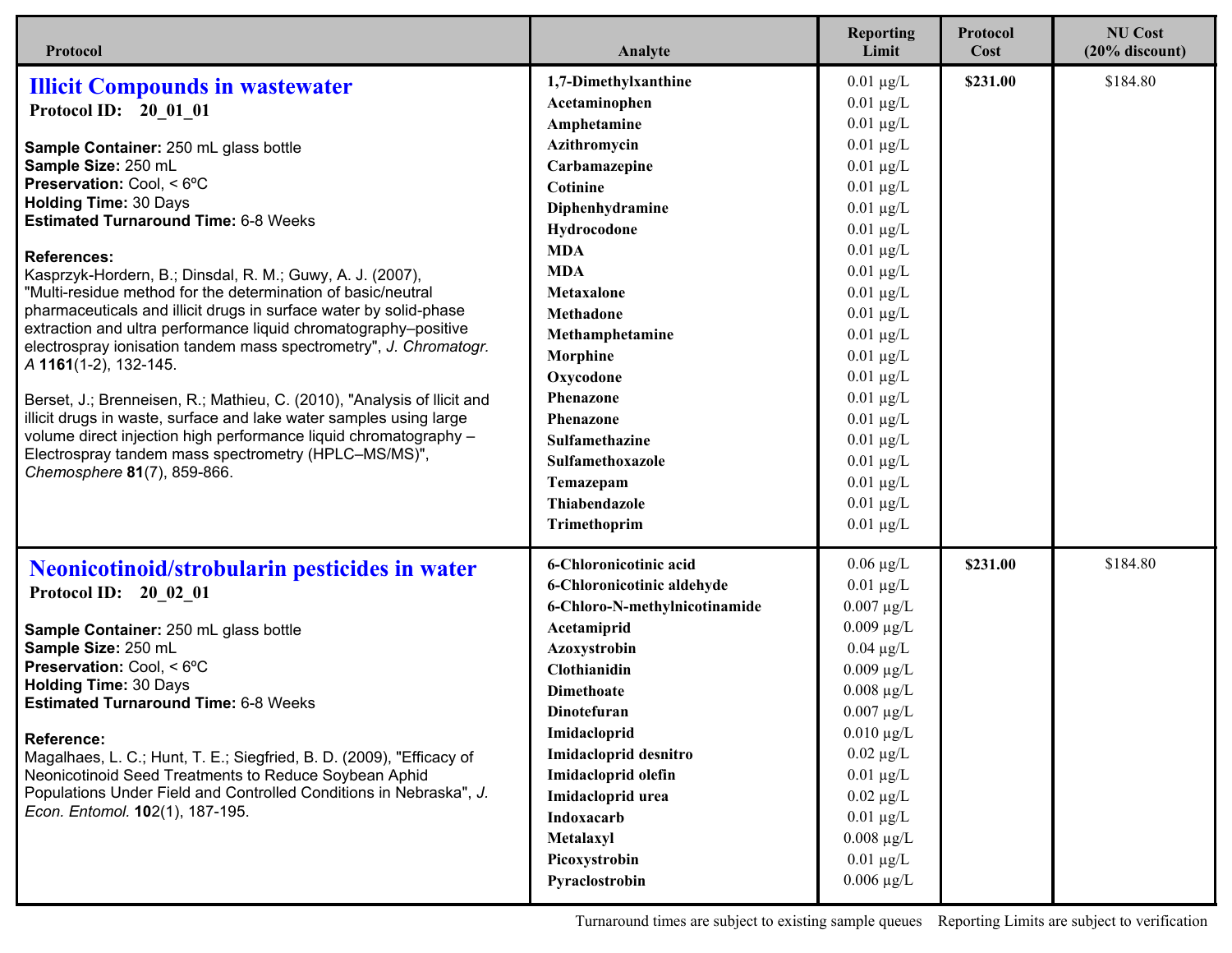| Protocol                                                                                                                                                                                                                                                                                                                                                                                                                                                                                                                                                                                                                                                                                                                                             | Analyte                                                                                                                                                                                                                        | <b>Reporting</b><br>Limit                                                                                                                                                                                                                                              | Protocol<br>Cost | <b>NU Cost</b><br>$(20%$ discount) |
|------------------------------------------------------------------------------------------------------------------------------------------------------------------------------------------------------------------------------------------------------------------------------------------------------------------------------------------------------------------------------------------------------------------------------------------------------------------------------------------------------------------------------------------------------------------------------------------------------------------------------------------------------------------------------------------------------------------------------------------------------|--------------------------------------------------------------------------------------------------------------------------------------------------------------------------------------------------------------------------------|------------------------------------------------------------------------------------------------------------------------------------------------------------------------------------------------------------------------------------------------------------------------|------------------|------------------------------------|
|                                                                                                                                                                                                                                                                                                                                                                                                                                                                                                                                                                                                                                                                                                                                                      | Sulfoxaflor<br>Thiacloprid<br>Picoxystrobin<br>Thiamethoxam urea<br>Trifloxystrobin                                                                                                                                            | $0.009 \mu g/L$<br>$0.02 \mu g/L$<br>$0.01 \mu g/L$<br>$0.005 \mu g/L$<br>$0.009 \mu g/L$                                                                                                                                                                              |                  |                                    |
| <b>Oxanilic acids/ethanesulfonic acids (OAESA)</b><br>in water<br>Protocol ID: 20 06 01<br>Sample Container: 250 mL amber glass bottle<br>Sample Size: 250 mL<br>Preservation: Cool, < 6°C<br><b>Holding Time: 60 Days</b><br><b>Estimated Turnaround Time: 6-8 Weeks</b><br><b>References:</b><br>Ferrer, I.; Thurman, E. M.; Barcelo, D. (1997), "Identification of Ionic<br>Chloroacetanilide-Herbicide Metabolites in Surface Water and<br>Groundwater by HPLC/MS Using Negative Ion Spray", Anal. Chem.<br>69, 4547-4553.<br>(2005), "EPA 535 Measurement of Chloroacetanilide and Other<br>Acetamide Herbicide Degradates in Drinking Water by Solid Phase<br>Extraction and Liquid Chromatography/Tandem Mass Spectrometry<br>$(LC/MS/MS)$ ". | Hydroxychlorthalonil<br><b>Acetochlor ESA</b><br><b>Acetochlor OA</b><br><b>Alachlor ESA</b><br><b>Alachlor OA</b><br><b>Metolachlor ESA</b><br><b>Metolachlor OA</b><br>Nitrosodimethylamine<br><b>Propachlor ESA</b>         | $0.005 \ \mu g/L$<br>$0.005 \mu g/L$<br>$0.005 \mu g/L$<br>$0.005 \mu g/L$<br>$0.005 \mu g/L$<br>$0.005 \mu g/L$<br>$0.005 \mu g/L$<br>$0.5 \mu g/L$<br>$0.01 \mu g/L$                                                                                                 | \$288.80         | \$231.04                           |
| <b>Perfluoronated acids (PFAS) in water</b><br>Protocol ID: 20 08 01<br>Sample Container: 250 mL plastic bottle<br>Sample Size: 250 mL<br>Preservation: Cool, < 6°C<br><b>Holding Time: 60 Days</b><br><b>Estimated Turnaround Time: 6-8 Weeks</b><br><b>Reference:</b><br>(2018), "EPA 537.1 Determination of Selected Per- and<br>Polyfluorinated Alkyl Substances in Drinking Water by Solid Phase<br>Extraction and Liquid Chromatography/Tandem Mass Spectrometry<br>(LC/MS/MS)".                                                                                                                                                                                                                                                               | 11Cl-PF3OUdS<br>9Cl-PF3ONS<br><b>ADONA</b><br><b>HFPO-DA</b><br><b>NEtFOSAA</b><br><b>NMeFOSAA</b><br><b>PFBS</b><br><b>PFDA</b><br><b>PFDoA</b><br><b>PFHpA</b><br><b>PFHxA</b><br><b>PFHxS</b><br><b>PFNA</b><br><b>PFOA</b> | $0.01 \mu g/L$<br>$0.01 \mu g/L$<br>$0.001 \mu g/L$<br>$0.005 \mu g/L$<br>$0.005 \mu g/L$<br>$0.005 \mu g/L$<br>$0.01 \mu g/L$<br>$0.001 \mu g/L$<br>$0.005 \ \mu g/L$<br>$0.001 \mu g/L$<br>$0.005 \mu g/L$<br>$0.01 \ \mu g/L$<br>$0.001 \mu g/L$<br>$0.001 \mu g/L$ | \$231.00         | \$184.80                           |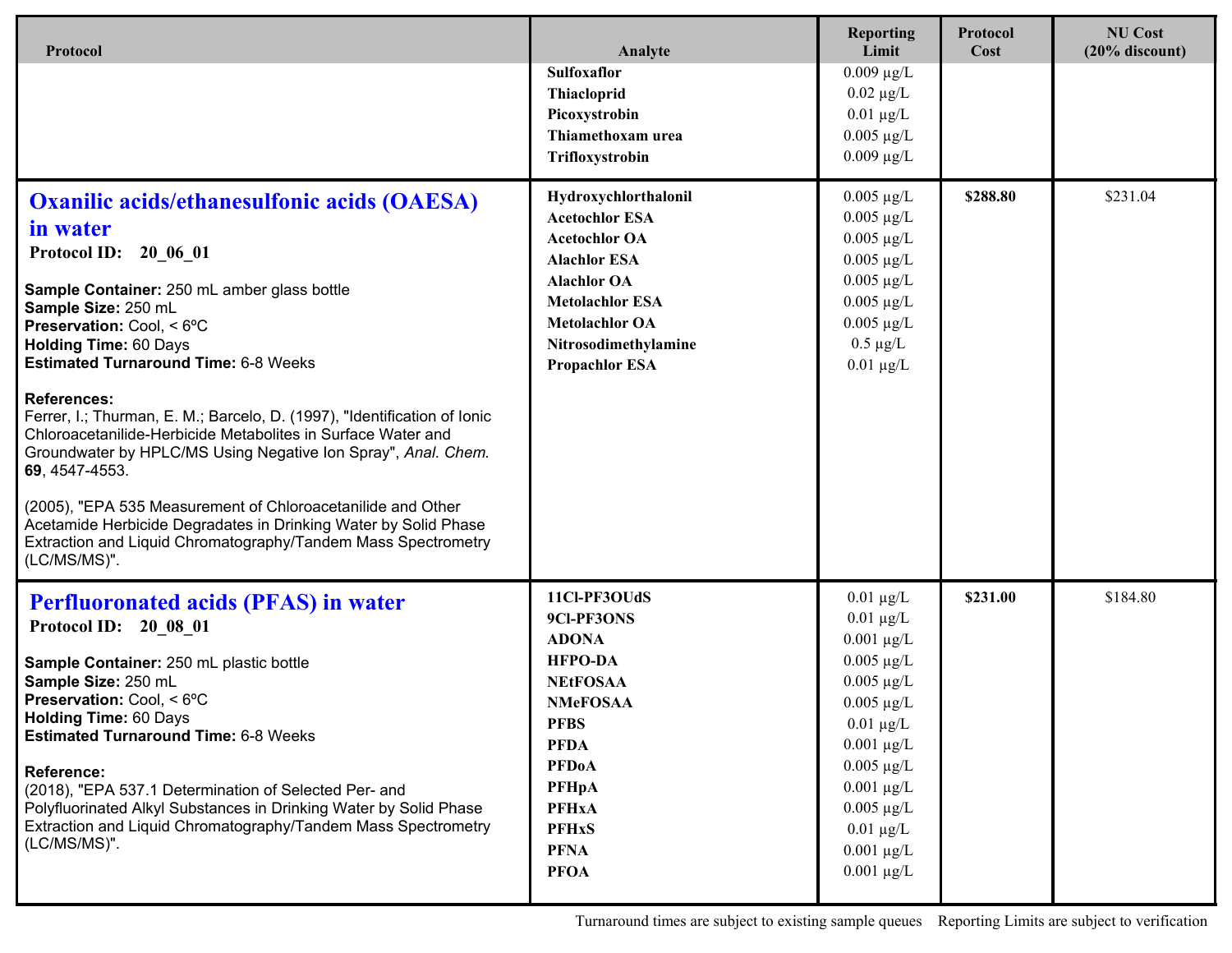| Protocol                                                                                                                | Analyte                         | <b>Reporting</b><br>Limit     | Protocol<br>Cost | <b>NU Cost</b><br>$(20%$ discount) |
|-------------------------------------------------------------------------------------------------------------------------|---------------------------------|-------------------------------|------------------|------------------------------------|
|                                                                                                                         | <b>PFOS</b>                     | $0.001 \mu g/L$               |                  |                                    |
|                                                                                                                         | <b>PFTA</b>                     | $0.005 \ \mu g/L$             |                  |                                    |
|                                                                                                                         | <b>PFTrDA</b>                   | $0.005 \ \mu g/L$             |                  |                                    |
|                                                                                                                         | <b>PFUnA</b>                    | $0.001 \mu g/L$               |                  |                                    |
|                                                                                                                         |                                 |                               | \$231.00         | \$184.80                           |
| <b>EPA 1694 Group 1 in water (human usage)</b>                                                                          | 1,7-Dimethylxanthine            | $0.5 \mu g/L$                 |                  |                                    |
| Protocol ID: 20 11 01                                                                                                   | Acetaminophen                   | $0.01 \mu g/L$                |                  |                                    |
|                                                                                                                         | Ampicillin                      | $0.10 \mu g/L$                |                  |                                    |
| Sample Container: 250 mL amber glass bottle<br>Sample Size: 250 mL                                                      | Azithromycin<br>Caffeine        | $0.05 \mu g/L$                |                  |                                    |
| Preservation: Cool, < 6°C                                                                                               |                                 | $0.2 \mu g/L$                 |                  |                                    |
| <b>Holding Time: 30 Days</b>                                                                                            | Carbamazepine                   | $0.03 \mu g/L$                |                  |                                    |
| <b>Estimated Turnaround Time: 6-8 Weeks</b>                                                                             | Cefotaxime                      | $1 \mu g/L$<br>$0.03 \mu g/L$ |                  |                                    |
|                                                                                                                         | Ciprofloxacin                   |                               |                  |                                    |
| <b>Reference:</b>                                                                                                       | Clarithromycin<br>Clinafloxacin | $0.1 \mu g/L$                 |                  |                                    |
| (2007), "EPA 1694 Pharmaceuticals and Personal Care Products in<br>Water, Soil, Sediment, and Biosolids by HPLC/MS/MS". |                                 | $0.02 \mu g/L$                |                  |                                    |
|                                                                                                                         | Codeine<br>Cotinine             | $0.05 \mu g/L$                |                  |                                    |
|                                                                                                                         |                                 | $0.003 \mu g/L$               |                  |                                    |
|                                                                                                                         | Danofloxacin                    | $0.09 \mu g/L$                |                  |                                    |
|                                                                                                                         | Dehydronifedipine               | $0.08 \mu g/L$                |                  |                                    |
|                                                                                                                         | Digoxigenin                     | $0.09 \mu g/L$                |                  |                                    |
|                                                                                                                         | Digoxin                         | $0.7 \mu g/L$                 |                  |                                    |
|                                                                                                                         | <b>Diltiazem</b>                | $0.7 \mu g/L$                 |                  |                                    |
|                                                                                                                         | Diphenhydramine                 | $0.04 \mu g/L$                |                  |                                    |
|                                                                                                                         | Enrofloxacin                    | $0.1 \mu g/L$                 |                  |                                    |
|                                                                                                                         | Erythromycin                    | $0.03 \mu g/L$                |                  |                                    |
|                                                                                                                         | Flumequine                      | $0.07 \mu g/L$                |                  |                                    |
|                                                                                                                         | <b>Fluoxetine</b>               | $0.02 \ \mu g/L$              |                  |                                    |
|                                                                                                                         | Lincomycin                      | $0.05 \ \mu g/L$              |                  |                                    |
|                                                                                                                         | Lomefloxacin                    | $0.1 \mu g/L$                 |                  |                                    |
|                                                                                                                         | Miconazole                      | $0.06 \mu g/L$                |                  |                                    |
|                                                                                                                         | Norfloxacin                     | $0.06 \mu g/L$                |                  |                                    |
|                                                                                                                         | Norgestimate                    | $0.05 \mu g/L$                |                  |                                    |
|                                                                                                                         | Ofloxacin                       | $0.06 \mu g/L$                |                  |                                    |
|                                                                                                                         | Ormetoprim                      | $0.02 \ \mu g/L$              |                  |                                    |
|                                                                                                                         | Oxacillin                       | $1 \mu g/L$                   |                  |                                    |
|                                                                                                                         | <b>Penicillin G</b>             | $0.7 \mu g/L$                 |                  |                                    |
|                                                                                                                         | <b>Penicillin V</b>             | $2 \mu g/L$                   |                  |                                    |
|                                                                                                                         | <b>Penillic Acid</b>            | $0.7 \mu g/L$                 |                  |                                    |
|                                                                                                                         | Phenazone                       | $0.07 \ \mu g/L$              |                  |                                    |
|                                                                                                                         |                                 |                               |                  |                                    |

Turnaround times are subject to existing sample queues Reporting Limits are subject to verification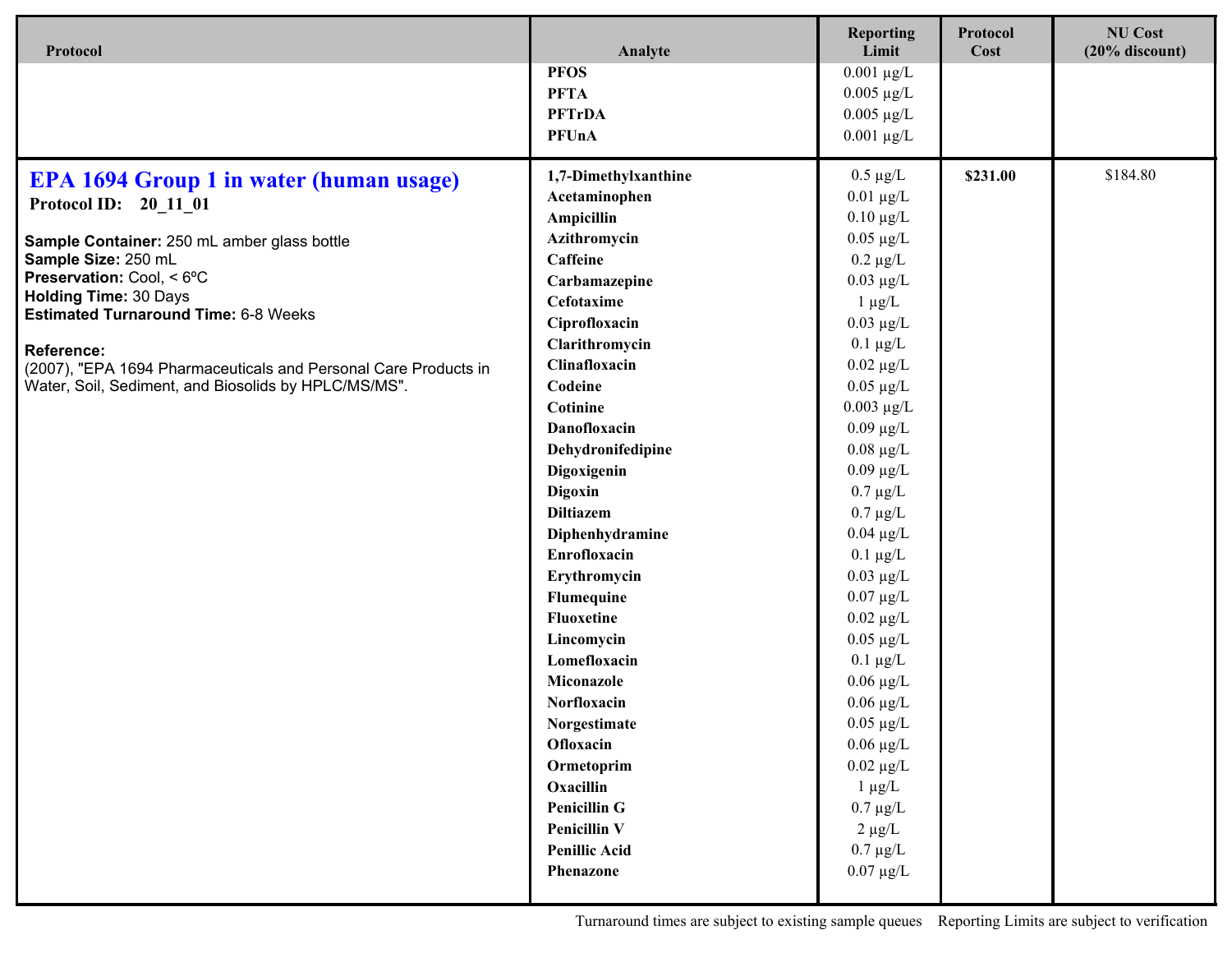| Protocol                                                                    | Analyte              | <b>Reporting</b><br>Limit | Protocol<br>Cost | <b>NU Cost</b><br>$(20%$ discount) |
|-----------------------------------------------------------------------------|----------------------|---------------------------|------------------|------------------------------------|
|                                                                             | Roxithromycin        | $0.1 \mu g/L$             |                  |                                    |
|                                                                             | Sarafloxacin         | $0.1 \mu g/L$             |                  |                                    |
|                                                                             | <b>Sucralose</b>     | $0.3 \mu g/L$             |                  |                                    |
|                                                                             | Sulfachlorpyridazine | $0.09 \mu g/L$            |                  |                                    |
|                                                                             | Sulfadiazine         | $0.2 \mu g/L$             |                  |                                    |
|                                                                             | Sulfadimethoxine     | $0.09 \mu g/L$            |                  |                                    |
|                                                                             | <b>Sulfamerazine</b> | $0.2 \mu g/L$             |                  |                                    |
|                                                                             | Sulfamethazine       | $0.02 \mu g/L$            |                  |                                    |
|                                                                             | Sulfamethiazole      | $0.06 \mu g/L$            |                  |                                    |
|                                                                             | Sulfamethoxazole     | $0.04 \mu g/L$            |                  |                                    |
|                                                                             | Sulfanilamide        | $1 \mu g/L$               |                  |                                    |
|                                                                             | Sulfathiazole        | $0.1 \mu g/L$             |                  |                                    |
|                                                                             | Thiabendazole        | $0.02 \ \mu g/L$          |                  |                                    |
|                                                                             | Trimethoprim         | $0.05 \mu g/L$            |                  |                                    |
| <b>EPA 1694 Group 1 in water (vet usage)</b>                                | Ampicillin           | $0.05$ ng/mL              | \$283.50         | \$226.80                           |
| Protocol ID: 20 21 01                                                       | Azithromycin         | $0.06$ ng/mL              |                  |                                    |
|                                                                             | Carbadox             | $0.05$ ng/mL              |                  |                                    |
| Sample Container: 250 mL amber glass bottle                                 | Cefotaxime           | $0.9$ ng/mL               |                  |                                    |
| Sample Size: 250 mL                                                         | Ceftiofur            | $0.4$ ng/mL               |                  |                                    |
| Preservation: Cool, < 6°C                                                   | Ciprofloxacin        | $0.1$ ng/mL               |                  |                                    |
| <b>Holding Time: 30 Days</b><br><b>Estimated Turnaround Time: 6-8 Weeks</b> | Clarithromycin       | $0.1$ ng/mL               |                  |                                    |
|                                                                             | <b>Danofloxacin</b>  | $0.2$ ng/mL               |                  |                                    |
| <b>Reference:</b>                                                           | <b>DCCD</b>          | $0.2$ ng/mL               |                  |                                    |
| (2007), "EPA 1694 Pharmaceuticals and Personal Care Products in             | Erythromycin         | $0.009$ ng/mL             |                  |                                    |
| Water, Soil, Sediment, and Biosolids by HPLC/MS/MS".                        | Florfenicol          | $1$ ng/mL                 |                  |                                    |
|                                                                             | Lincomycin           | $0.1$ ng/mL               |                  |                                    |
|                                                                             | <b>Monensin</b>      | $0.4$ ng/mL               |                  |                                    |
|                                                                             | Novobiocin           | Pending                   |                  |                                    |
|                                                                             | Ormetoprim           | $0.04$ ng/mL              |                  |                                    |
|                                                                             | Oxacillin            | $1$ ng/mL                 |                  |                                    |
|                                                                             | Oxolinic acid        | $0.1$ ng/mL               |                  |                                    |
|                                                                             | <b>Penicillin G</b>  | $0.6$ ng/mL               |                  |                                    |
|                                                                             | <b>Penicillin V</b>  | $1$ ng/mL                 |                  |                                    |
|                                                                             | <b>Penillic Acid</b> | $0.10$ ng/mL              |                  |                                    |
|                                                                             | Roxithromycin        | $0.07$ ng/mL              |                  |                                    |
|                                                                             | Sulfachlorpyridazine | $0.1$ ng/mL               |                  |                                    |
|                                                                             | Sulfadiazine         | $0.02~\mathrm{ng/mL}$     |                  |                                    |
|                                                                             | Sulfadimethoxine     | $0.07$ ng/mL              |                  |                                    |
|                                                                             |                      |                           |                  |                                    |